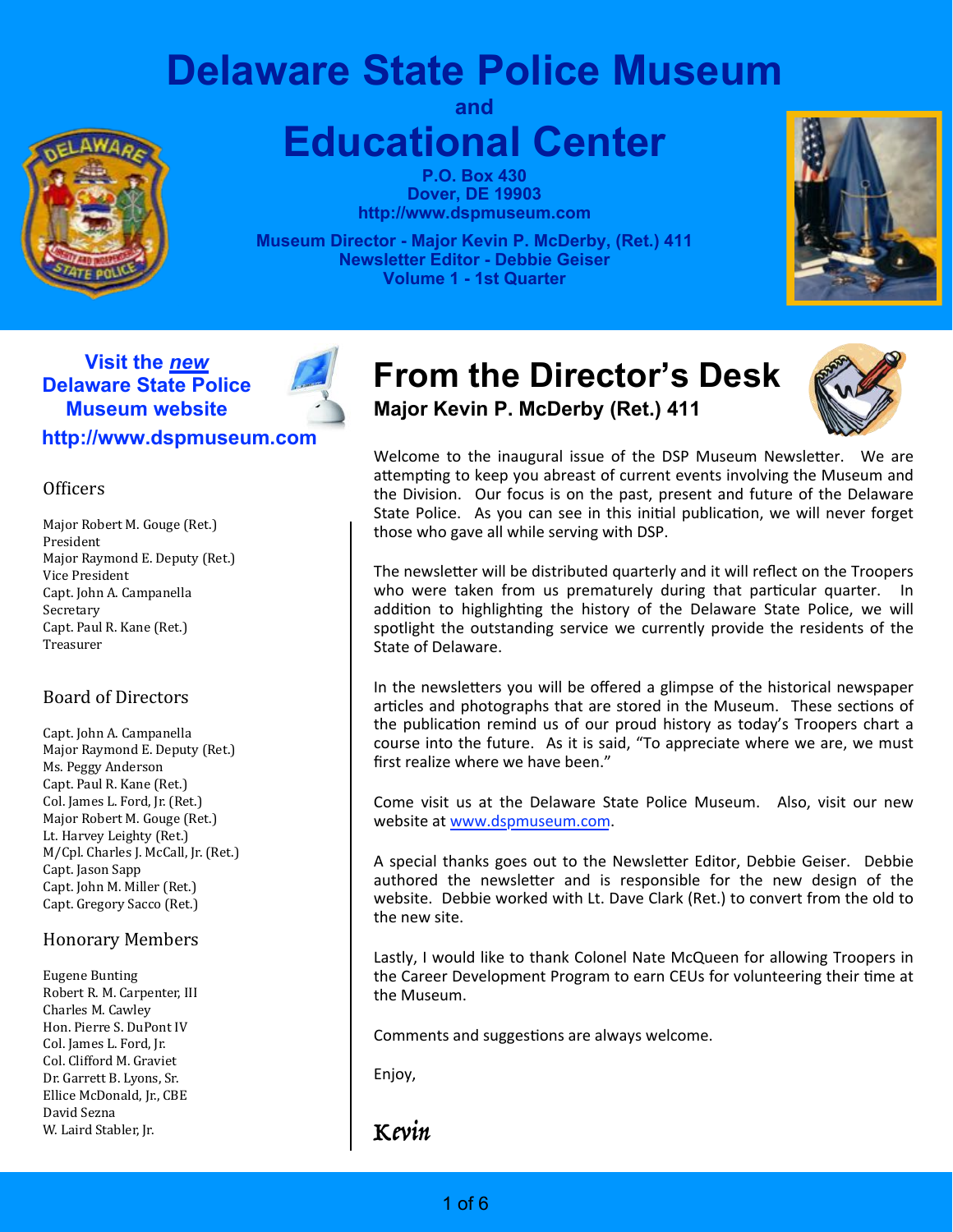

From the Archives



## Dixie Reynolds Heads State Highway Police **8/30/1923**

**(From Every Evening's Dover Bureau)**

**Dover, Aug. 30 - Dixie Reynolds, of Wilmington, was elected superintendent of the State Highway Police at the meeting yesterday of the State Highway Department. He will assume his new duties on or about September 1. Mr. Reynolds will succeed Captain A. Alquest, of the Pennsylvania State Constabulary, who was here for three months conducting a school of instruction and organizing the department. The new superintendent was formerly resident engineer of the Department for New Castle County. That office may be dispensed with as the program of work has almost been completed.** 



Federal Agents and Troopers Trap Cars **1/30/1929**

**Two of Wilmington's leading distributors of bootleg whisky will be without their regular supply of "spirits" for the next few days, as the result of arrests made by Federal agents operating from the office of Prohibition**

 **Director Robert B. Elliott and State Police on the Philadelphia Pike north of Wilmington this morning.**

**Two cars were seized, together with 200 gallons of alcohol, and two men were placed under arrest. They gave their names and addresses as follows: Julius Markoff, 2921 Parkwood Avenue, Baltimore, and Samuel Levin, 22 North Colington Avenue, Baltimore. They were placed in the police station, to await hearings before United States Commissioner John Pearce Cann this afternoon.** 

**The Federal agents were assisted by State Policemen Ziegler and Voshell. Markoff's car, a Dodge coupe, was seized first. The Federal agents proceeded north on the pike to a point just above the state line. When Markoff's car came along, they trailed it in, the State Police waiting at a point of vantage where they could pocket the unsuspecting supposed rum-runner.**

**After apprehending Markoff's car, the agents returned to their waiting point above the state line until Levin's car appeared. They followed him south on the pike, and the same maneuver was repeated, resulting in his capture. In each car, the agents say, they found 100 gallons of alcohol, destined to the local bootleg trade.**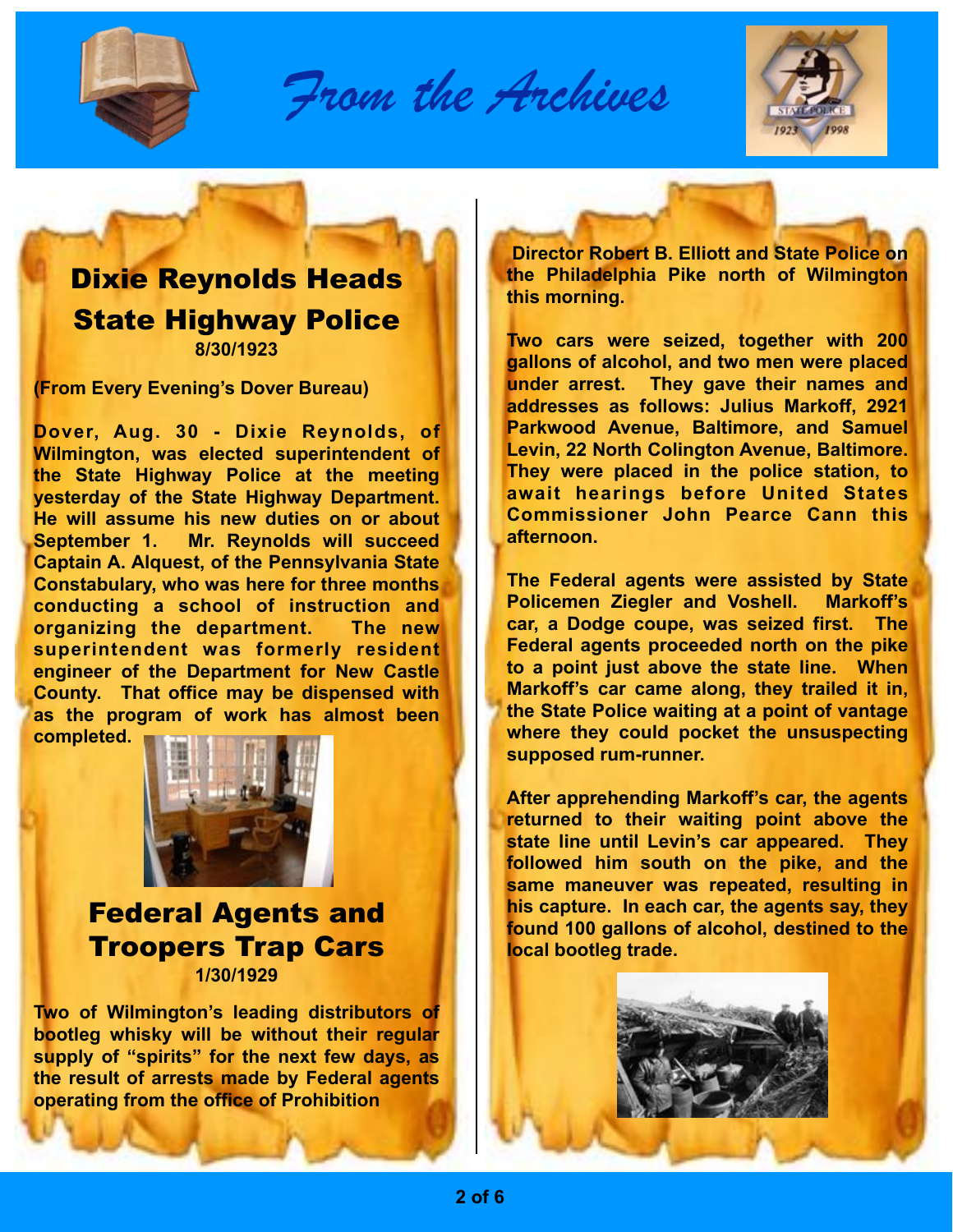

**Dedicated Selfless Proud**



In Memorium

Our Fallen Heroes Lest we Forget

**Ronald L. Carey 1943-1972**



**January 5, 1972**





**William C. Keller 1947-1971**



**January 22, 1971**





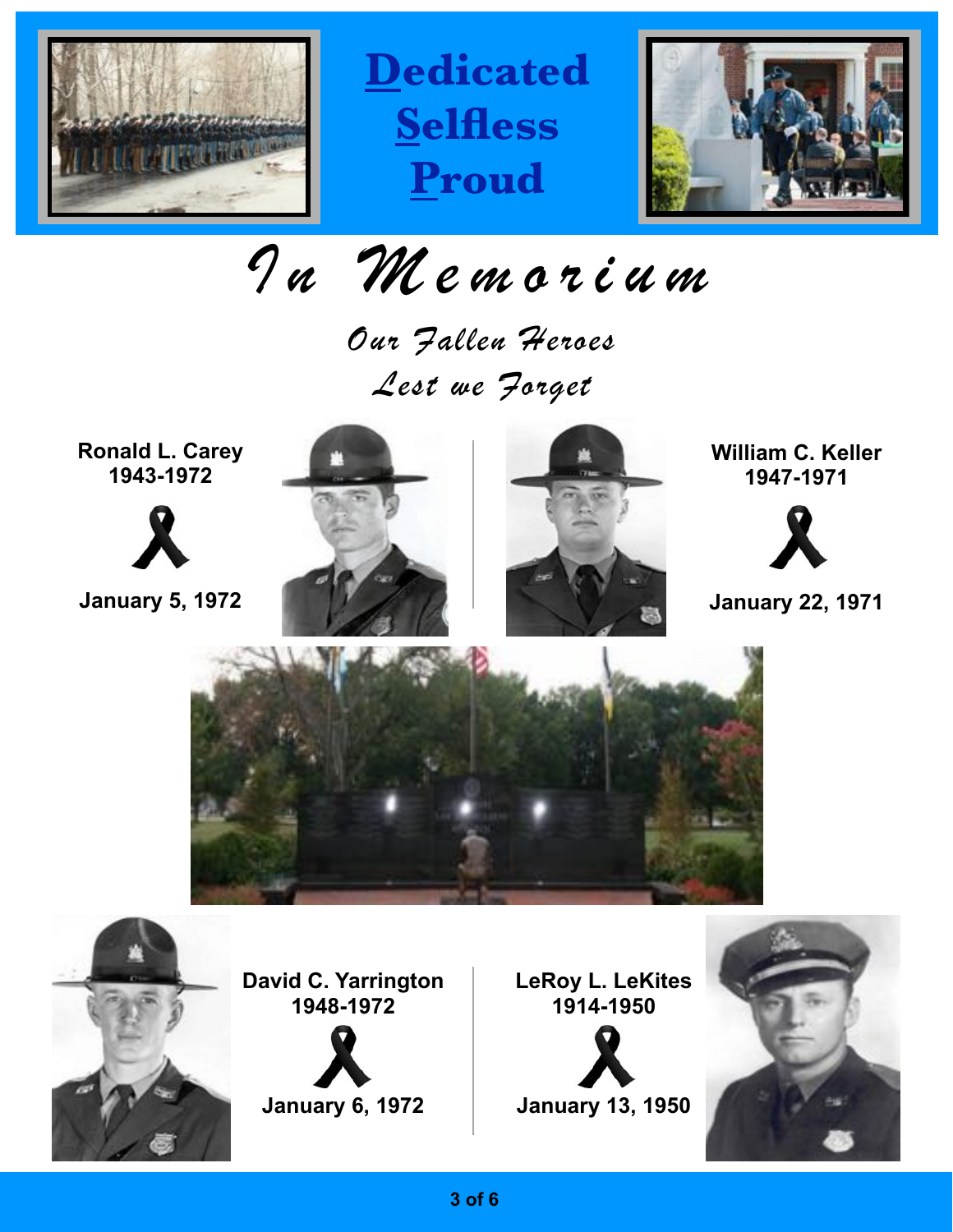

**Dedicated Selfless Proud**



In Memorium

Our Fallen Heroes Lest We Forget

**Frances M. Collender 1962-2001**

**February 6, 2001**



**Thomas H. Lamb 1901 - 1944**

**February 22, 1944**









**Kevin John Mallon 1965-1990**



**4 of 6**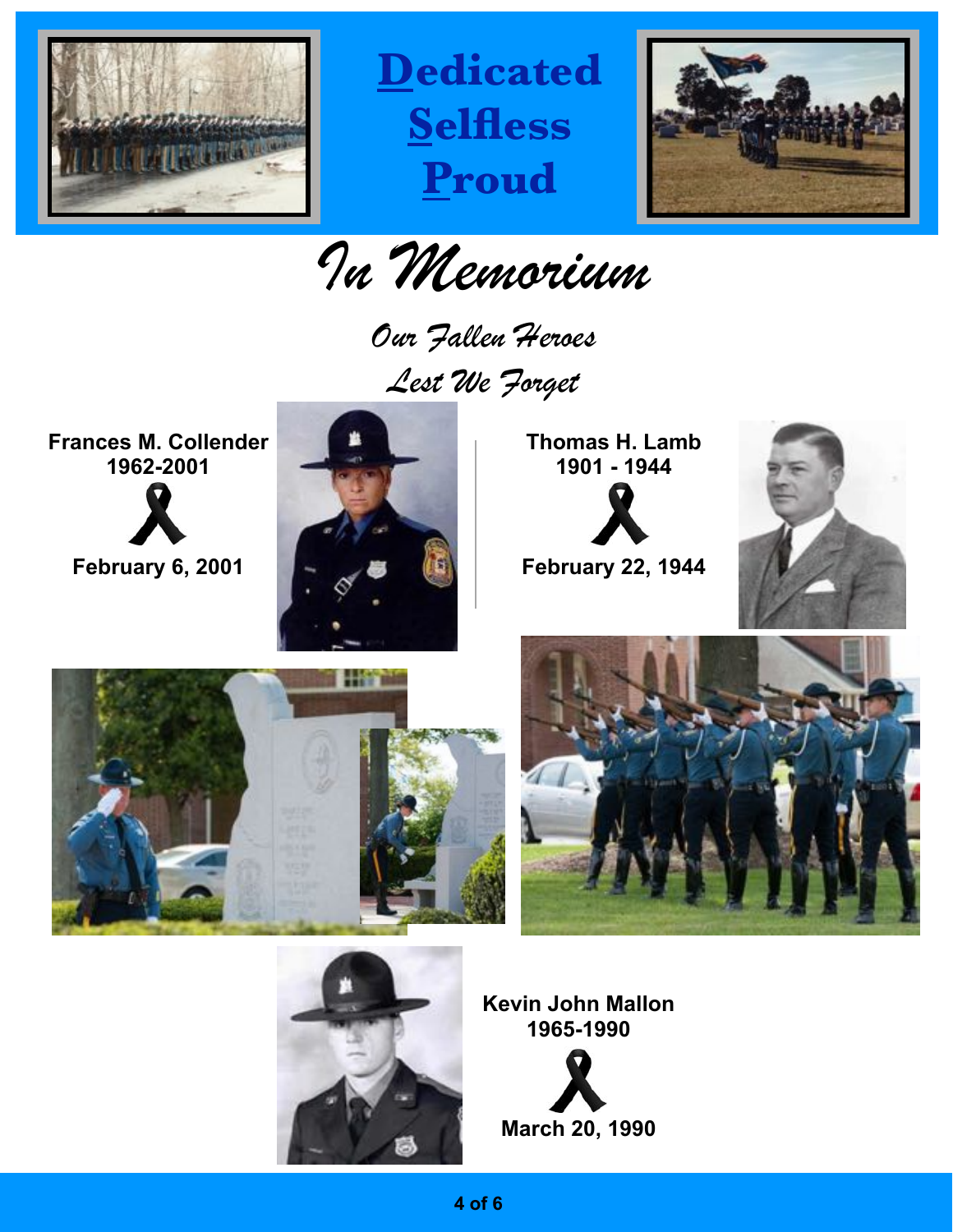# **CALENDAR OF EVENTS**

# *Mark your calendar for our upcoming events*

March 19th - Salesianum Blue Mass - 0915 March 27th - Annual Troop 6 Reunion at the DAP - 1800 April 23rd - Salesianum 5K Run for Lt. Joseph Szczerba (NCCPD) May 6th - DSP Memorial service at HQ and FOP Memorial Service at Legislative Hall

*More to come on the above events*



#### **In the Oven:**

A weekday to be determined in April (not a Thurs. or Fri.)

Bus trip to Washington, D.C. - visit the National Law Enforcement Memorial and the WWII, Korean War and Vietnam War Memorials. We must have 45 interested people. Cost would be under \$30.00. That does not inlcude a lunch at the Fisherman's Inn, Rt. 50, Kent Narrows on the way back to Delaware. You can call the museum at 302-739-7700 if you are interested.

## **Duty - Selflessness - Proud**







# *Memorial Brick Walk*

**Memorialize your service or those who supported you during your career. This is an excellent way of acknowledging your parents, spouse, sibling, children or another trooper. Show them that they are an important part of the DSP family and your life. Memorial Brick - \$100.00**



**Quarterly Special Camo or Blue Cap Regular Price - \$20.00 Save 10% if ordered by April 1st, 2015**

**Your purchase goes to support the DSP Museum. Thank you!**